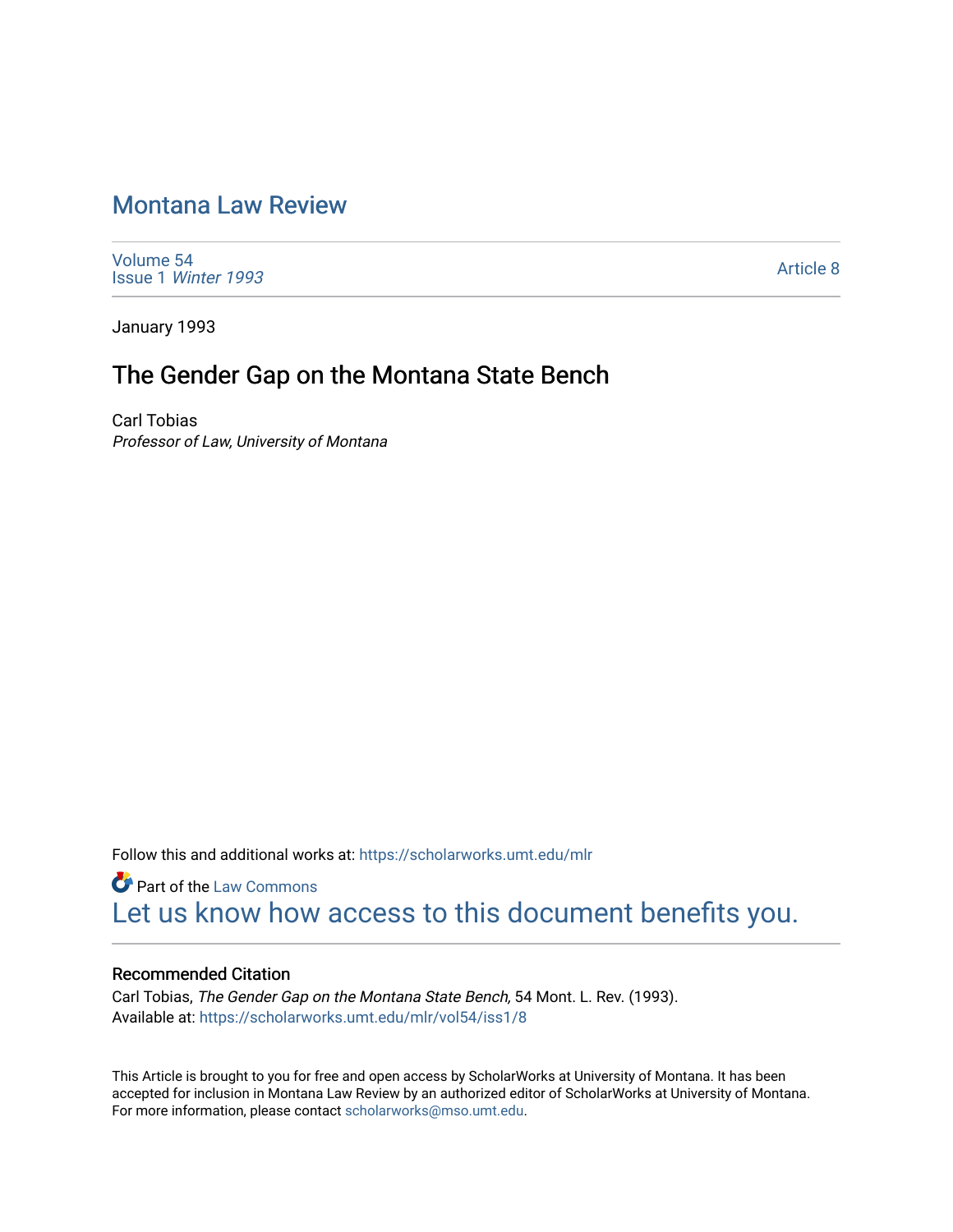### **THE GENDER GAP ON THE MONTANA STATE BENCH**

#### **Carl Tobias\* [Editor's Note]\*\***

Governor Marc Racicot has a great opportunity to close the gender gap on the Montana state bench. The recent resignations of Justice R.C. McDonough from the Montana Supreme Court and of Judge Jack L. Green from the Fourth Judicial District enable the new governor to remedy the glaring deficiency in the number of women who serve as state court judges. Justice Karla Gray is the only female member of the seven-person Montana Supreme Court, while Judge Dorothy McCarter of the First Judicial District (Broadwater and Lewis and Clark Counties) is the lone woman of thirty-six district court judges in Montana. Indeed, former Supreme Court Justice Diane **G.** Barz is the only other woman who has served as a judge for a court of record in this state, occupying the office of Supreme Court Justice from **1989** to **1991** and the office of Judge in the Thirteenth Judicial District (Big Horn, Carbon, Stillwater, and Yellowstone Counties) from **1977** to **1989.**

Governor Racicot should expeditiously and forcefully act to remedy the gender gap on the state courts for many reasons. First, there is a significant, **highly** qualified, pool of female attorneys in Montana who could render excellent judicial service. Numerous women have participated in the types of rigorous legal practices which would prepare them well for the bench. These female lawyers are intelligent, industrious, and independent, while they have exhibited the kind of impeccable integrity and appropriately measured judicial temperament to be fine judges. Some of the attorneys have engaged in challenging public law practices, others have been involved in rigorous private law practices, and a number have avidly participated in teaching, scholarship and service at the School of Law.

Governor Racicot should also recognize that the appointment of women raises issues of fairness. Currently there are many excellent female lawyers in Montana who have the requisite qualifications to be distinguished judges and who have earned the right to

<sup>\*</sup> Professor of Law, University of Montana. I wish to thank Bari Burke, Melissa Harrison, and Peggy Sanner for valuable suggestions, Cecelia Palmer for processing this piece, and the Harris Trust for generous, continuing support. Errors that remain are mine.

<sup>\*\*</sup> While this essay was in press, Governor Marc Racicot appointed the Fourth Judicial District Judge and the Nominating Committee recommended the names of five males for the Supreme Court.